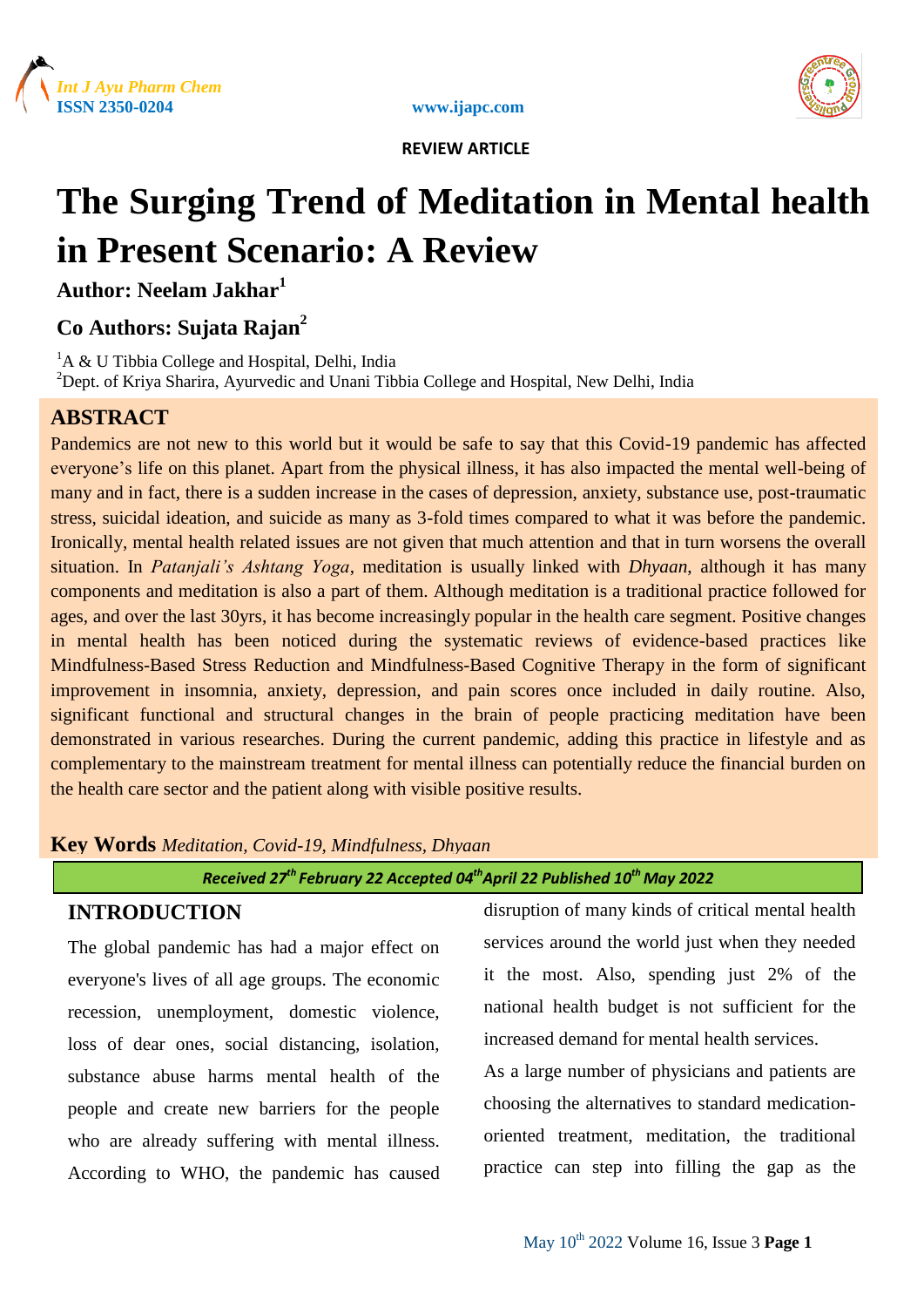





clinical use of meditation has grown tremendously. It is the first mind-body therapy to be embraced by mainstream health care providers and incorporated into evidence-based therapeutic programs. Its possible benefits include improving the condition of depression, anxiety, motivating abstinence from drugs of abuse, subsiding the self-injurious behaviours of personality disordered patients, improving hypertension, insomnia, managing the stress of chronic illness, and promoting cardiovascular health.

National Center for Complementary and Integrative Health, USA, states that "the meditation techniques should include four elements-

- a quiet location with minimal distractions,
- a comfortable posture,
- a focus of attention and
- an open attitude

It not only brings calmness and relaxation in people but also improves their psychological balance & helps cope with illness and thereby enhancing overall health<sup>"</sup>. It incorporates a family of complex practices which encompass various forms of meditation. Among these, Mindfulness meditation is one of the important types, which includes both mindfulness-based stress reduction (MBSR) and mindfulness-based cognitive therapy  $(MBCT)^2$ .

During mindfulness meditation, the person is intensely aware of and involved in the present moment, without interpretation and judgment. Practicing mindfulness meditation can help to target the issues of stress, anxiety, depression which signifies that its focus may vary from practice to practice. Various evidence-based studies have proved that MBSR improves mental health and MBCT prevents depressive relapse<sup>3</sup>.

# **MATERIALS AND METHODOLOGY Source of data**

The data has been gathered from different journals, ayurvedic and modern textbooks, authentic websites, magazines articles, newspaper and works. Concepts of meditation in ancient literature

As per Patanjali's Yoga Sutras, Dhayana is mentioned as the seventh limb of Ashtang Yoga. It can be correlated with mediation and is an ongoing process of its previous stage of Dharana. According to him, Dhyana is the process of mind, where it is fixed on something leading to "a course of uniform modification of knowledge"<sup>4</sup>. The stage of Dhyana can be achieved after attaining Dharana. So it can be stated that Dharana is a state of mind, and Dhyana it's process.

Dhyana differs from Dharana as in the former, the meditator becomes effortlessly engaged with the focus whereas the latter requires focusing with effort. Dharana is confining the mental processes within a defined, limited area, while Dhyana signifies the undisturbed connection between the mind and the object chosen for meditation<sup>5,6</sup>.

As stated in the Gheranda Samhita, it is generally observed that a thought wave arises in the mind,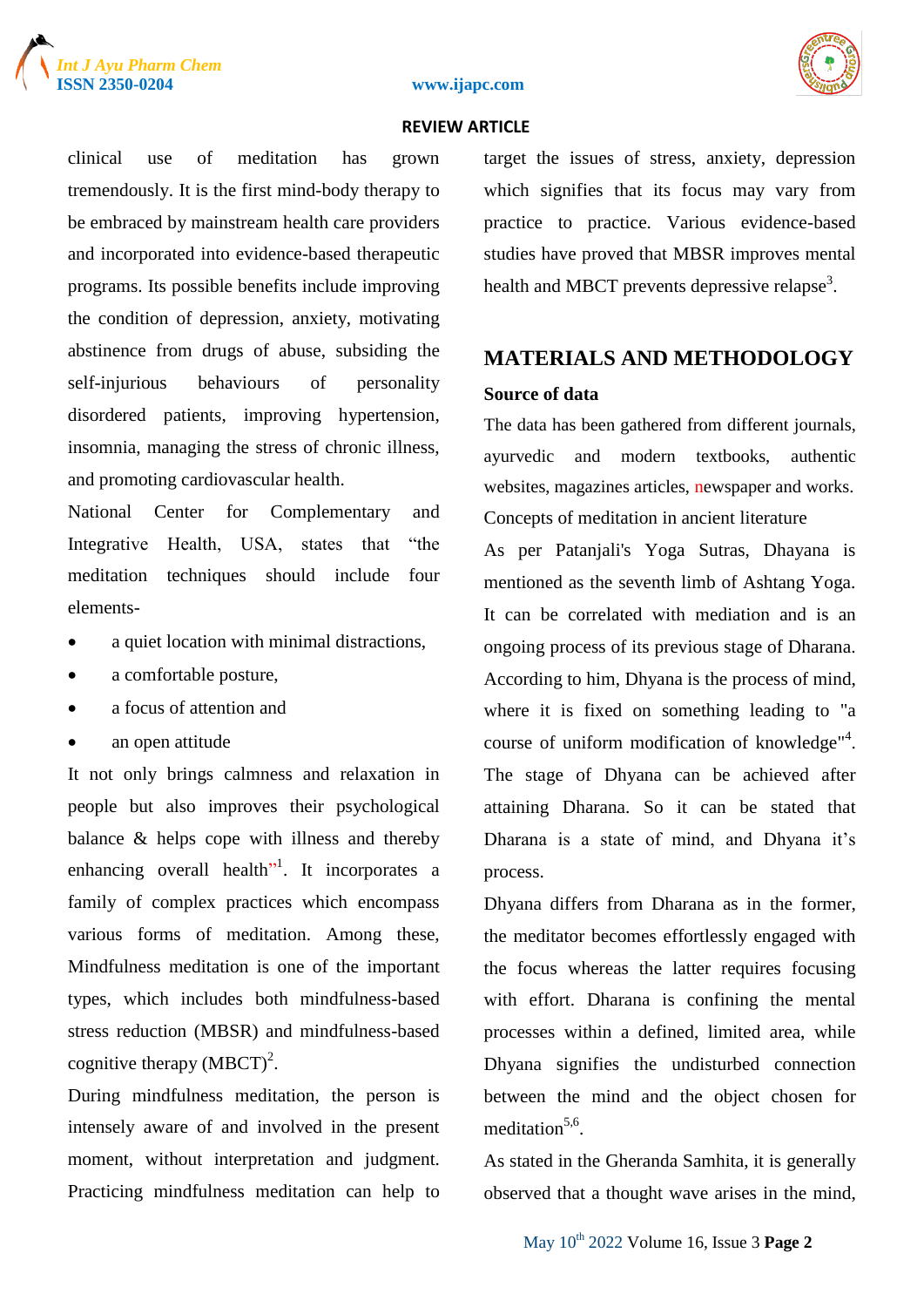





which remains for a short interval before subsiding and being followed by another thought wave. Dhyana can be defined as a continuous thought towards a single object of concentration. The subject focuses on the same object without any interruption for a prolonged period which gives ultimate bliss<sup>7</sup>.

There are two types of dhyana

1. Saguna Dhyana – According to Atharvaveda, concentrating over an idol or symbol is sagunadhyana.

2. Nirguna Dhyana- According to Shandilyopnishad, Dhyana by controlling over soul (Atma) is nirguna dhyana.

During the process of Dhyana, the mind blends so well with the object of thought, that there is no interruption or distraction in the flow of thought even for a moment which evokes self-awareness and liberation  $(moksha)^8$ .

The practice of dhyana is supposed to precede Samadhi, which is the ultimate purpose of Ashtang Yoga.

# **Research on meditation**

The central nervous system which is made up of grey and white matter, declines with natural aging  $9,10$ . The structural decrease in the volume and weight of the human brain began from our mid-twenties and leads progressively to functional impairments. This leads to an increased risk of mental illness and neurodegenerative disease. Numerous studies have begun over time to study the impact of meditation on the white and gray matter of the brain. There has been some recent attention toward meditation and its ability to increase grey matter volume in the brain as its atrophy is usually accompanied by a variety of neurodegenerative diseases $^{11}$ .

Various evidence-based studies have been undertaken to investigate the neural mechanism involved in the mindfulness meditation with the neuroimaging techniques like  $EEG<sup>12,13</sup>$  and functional  $MRI<sup>14-17</sup>$ .

Recently, several cross-sectional anatomical MRI studies have illustrated that experienced meditators display different gray matter morphometry in multiple brain regions when compared to non-meditating individuals $18-23$ .

Previous researches indicate that over time mindfulness meditation may lead to an increase in the regional brain gray matter density<sup>18</sup> in the hippocampus and other frontal regions of the brain which aid learning, cognition, and memory resulting in better retention of facts and more mindful behavior $19$ . As well as increase in the anterior insula and cortical thickness in regions related to somatosensory, auditory, visual and interoceptive processing which benefit cognitive function, attention and self-awareness $^{20}$ .

An interventional study conducted on mindful meditation, correlated stress reduction with the structural changes in the amygdala, which is responsible for stress, fear and anxiety. After 8 weeks of intervention, perceived stress was rated on the perceived stress scale (PSS) and MR Images. There was a significant decrease in stress levels according to PSS which also correlated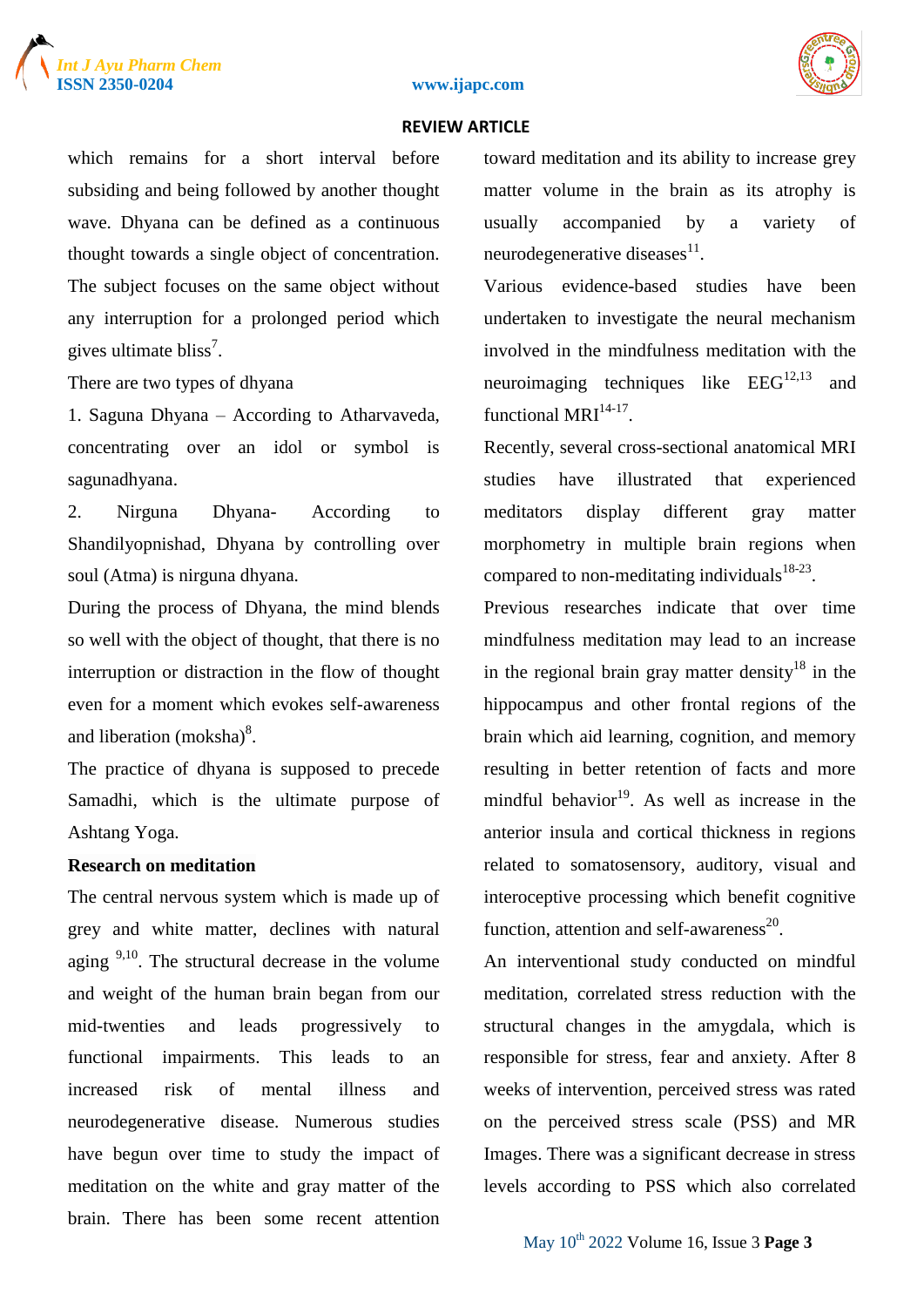



positively with decreased grey matter density of the amygdala $^{24}$ .

The areas showing increased gray matter density after mindful meditation, also include the areas of synthesis and release of the neurotransmitters i.e. norepinephrine and serotonin $^{18}$ . A different study correlated positively that the mindfulness-based intervention increases the psychological wellbeing of the individuals. The subjects experienced improved mood, sleep, appetite, and well-being after the intervention which are the primary functions of neurotransmitters<sup>25</sup>.

Practicing Meditation not only calms down the sympathetic nervous system<sup>26</sup> which is responsible for fight or flight response but also activates the parasympathetic nervous system that allows us to relax in various stressful conditions.

# **DISCUSSION AND CONCLUSION**

As the world is witnessing the third wave of Covid-19 it's important to understand that while the first & second waves brought physical & financial crises and these crises together lead to a mental health crisis which has now become evident in countries across the world and Governments are worried about the extent to which the Covid-19 has adversely affected the people. No wonder that mental health and suicide prevention have become a top priority.

Practice like meditation is helpful and effective for the people at large & can be adapted for children, adults ,teens, and people with intellectual disabilities<sup>27</sup> and have enough

evidence to support that if practiced regularly, its benefits can be felt after a relatively short span of practice.

Meditation in itself has the potential to complement treatment and in fact, it's a relatively low-cost yet effective method of giving support to people with mental health issues<sup>28</sup>. Meditation techniques are simple to learn and easy to practice even by online methods $^{29}$  and can benefit the people working in the health care sector, the patients, and the general population including those with pre-existing mental illness<sup>30</sup>.

A careful study of the past reveals that in 1918, almost one-third of the world's population was infected due to influenza also called Spanish flu which perhaps was one of the most deadly pandemics with three waves. As the current Covid-19 pandemic has also entered its third wave & it has adversely affected mental health deeply, a lot of research and evidence are available to prove that meditation can help to cope up with pain, depression, anxiety, and stress<sup>31,32</sup> and this could be an area requiring further research which could prove to be fruitful.

Ready to spare a few minutes in the morning or evening and shift your focus from the noise outside to the silence within. Your investment in meditation might fetch you the peace you always wanted.

# CONFLICT OF INTEREST

The author reports no conflicts of interest.

# FINANCIAL SUPPORT

No financial support received from the agency.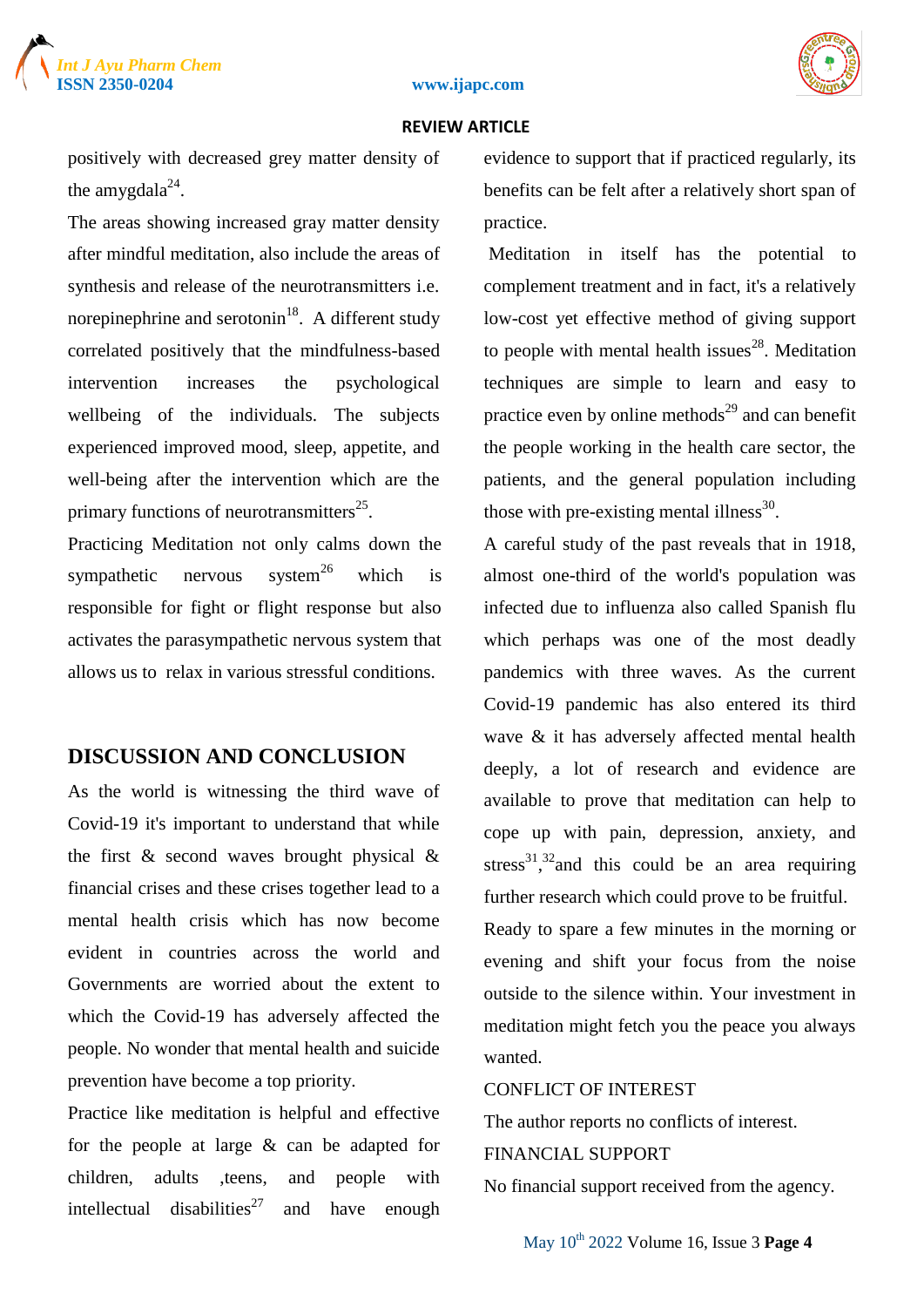





# **REFERENCES**

1. NCCIH; Web site: Available from: https://www.nccih.nih.gov/health/meditation-indepth[Last accessed on 2022 January 1]

2. Xu, J., Vik, A., Groote, I. R., Lagopoulos, J., Holen, A., Ellingsen, O., Håberg, A. K., & Davanger, S. (2014). Nondirective meditation activates default mode network and areas associated with memory retrieval and emotional processing. *Frontiers in human neuroscience*, *8*, 86. [https://doi.org/10.3389/fnhum.2014.00086](about:blank)

3. Fjorback, L. O., Arendt, M., Ornbøl, E., Fink, P., & Walach, H. (2011). Mindfulnessbased stress reduction and mindfulness-based cognitive therapy: a systematic review of randomized controlled trials. *Acta psychiatrica Scandinavica*, *124(2)*, 102–119.

[https://doi.org/10.1111/j.1600-](about:blank)

## [0447.2011.01704.x](about:blank)

4. Lochtefeld, James G. (2002), The Illustrated Encyclopedia of Hinduism: A-M and N-Z (Vol 1 & 2), The Rosen Publishing Group.

5. Maas, Philipp A. (2006), Samādhipāda: das erste Kapitel des Pātañjalayogaśāstra zum ersten Mal kritisch ediert, Aachen: Shaker, ISBN 3832249877.

6. Telles, S., Singh, N., Gupta, R. K., & Balkrishna, A. (2016). A selective review of dharana and dhyana in healthy participants. *Journal of Ayurveda and integrative medicine*, *7*(4), 255–260.

[https://doi.org/10.1016/j.jaim.2016.09.004](about:blank)

7. James Mallinson (2004). The Gheranda Samhita: The Original Sanskrit and an English Translation. Yoga Vidya. pp. xiv–xvi. ISBN 978- 0-9716466-3-6.

8. Underwood, Frederic B. (2005), Dhyana. In: "Encyclopedia of Religion. Ed. Lindsay Jones. 2 nd ed. Vol.9. Macmillan Reference USA. 5816-822. Gale Virtual Reference Library

9. Knight MJ, McCann B, Kauppinen RA, Coulthard EJ (2016) Magnetic resonance imaging to detect early molecular and cellular changes in Alzheimer's disease. Front Aging Neu-rosci 8, 139.

10. Sowell ER, Peterson BS, Thompson PM, Welcome SE, Henkenius AL, Toga AW (2003) Mapping cortical change across the human life span. Nat Neurosci 6, 309-315

11. Fox, K. C., Nijeboer, S., Dixon, M. L., Floman, J. L., Ellamil, M., Rumak, S. P., Sedlmeier, P., & Christoff, K. (2014). Is meditation associated with altered brain structure? A systematic review and meta-analysis of morphometric neuroimaging in meditation practitioners. *Neuroscience and biobehavioral reviews*, 43, 48–73.

[https://doi.org/10.1016/j.neubiorev.2014.03.016](about:blank)

12. Davidson, R.J., Kabat-Zinn, J., Schumacher, J.R., Rosenkranz, M.A., Muller, D., Santorelli, S.F., Urbanowski, F., Harrington, A., Bonus, K.A., & Sheridan, J.F. (2003). Alterations in Brain and Immune Function Produced by Mindfulness Meditation. *Psychosomatic Medicine, 65*, 564–570.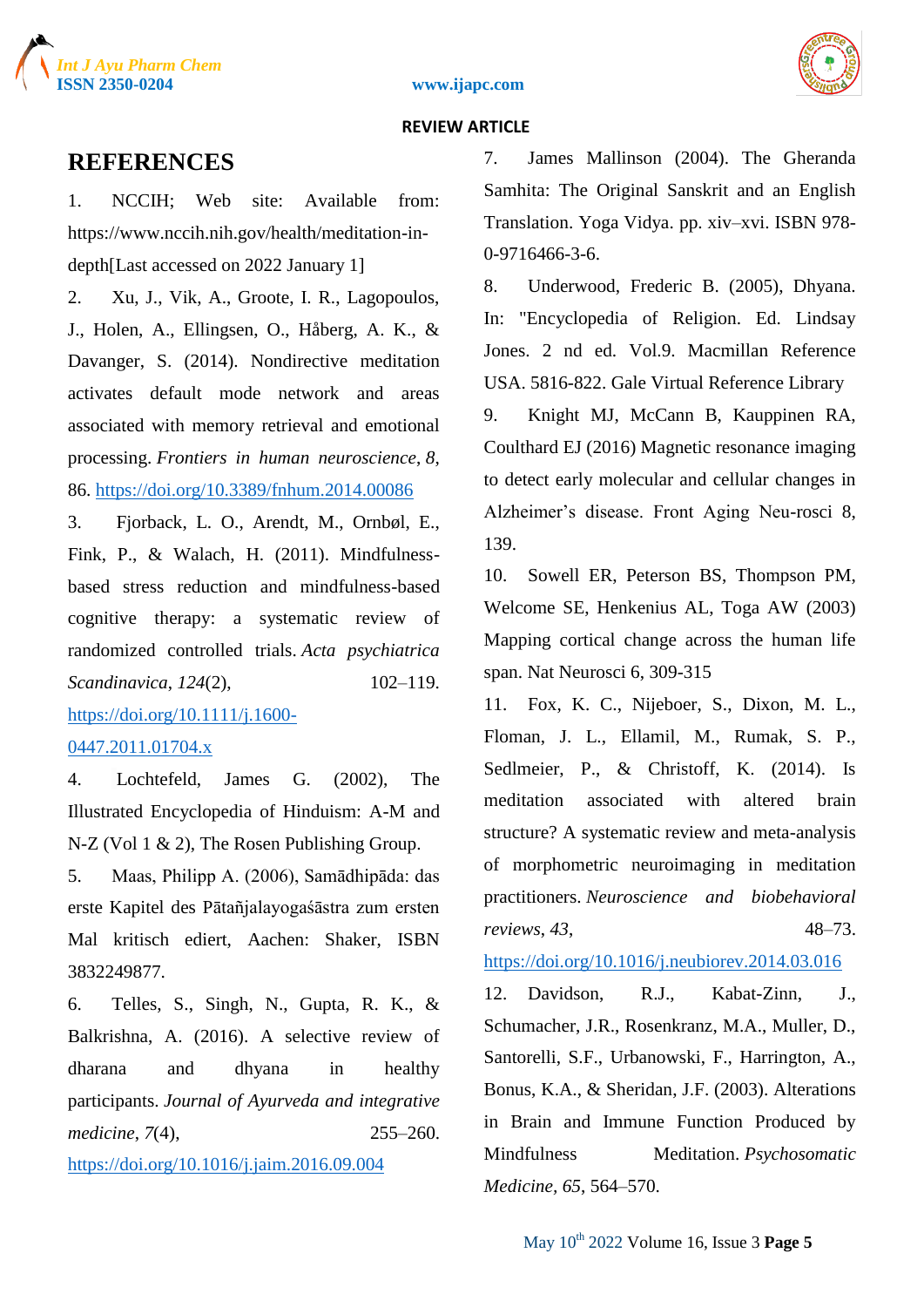





13. Slagter HA, Lutz A, Greischar LL, Francis AD, Nieuwenhuis S, Davis JM, Davidson RJ.(2007) Mental training affects distribution of limited brain resources. PLoS Biology,5(6):1228–1235

14. Farb, N. A., Segal, Z. V., Mayberg, H., Bean, J., McKeon, D., Fatima, Z., & Anderson, A. K. (2007). Attending to the present: mindfulness meditation reveals distinct neural modes of self-reference. *Social cognitive and affective neuroscience*, *2*(4), 313–322. https://doi.org/10.1093/scan/nsm030

15. Lutz, A., Brefczynski-Lewis, J., Johnstone, T., & Davidson, R. J. (2008). Regulation of the neural circuitry of emotion by compassion meditation: effects of meditative expertise. *PloS one*, *3*(3), e1897.

[https://doi.org/10.1371/journal.pone.0001897](about:blank)

16. Farb, N. A., Anderson, A. K., Mayberg, H., Bean, J., McKeon, D., & Segal, Z. V. (2010). Minding one's emotions: mindfulness training alters the neural expression of sadness. *Emotion(Washington, D.C.)*, *10*(1), 25– 33. [https://doi.org/10.1037/a0017151](about:blank)

17. Goldin, P. R., & Gross, J. J. (2010). Effects of mindfulness-based stress reduction (MBSR) on emotion regulation in social anxiety disorder. *Emotion (Washington, D.C.)*, *10*(1), 83– 91. [https://doi.org/10.1037/a0018441](about:blank)

18. Hölzel, B. K., Carmody, J., Vangel, M., Congleton, C., Yerramsetti, S. M., Gard, T., & Lazar, S. W. (2011). Mindfulness practice leads to increases in regional brain gray matterdensity. *Psychiatryresearch*, *191*(1),36–43.

[https://doi.org/10.1016/j.pscychresns.2010.08.00](about:blank) [6](about:blank)

19. Luders, E., Toga, A. W., Lepore, N., & Gaser, C. (2009). The underlying anatomical correlates of long-term meditation: larger hippocampal and frontal volumes of gray matter. *NeuroImage*, *45*(3), 672–678.

20. Lazar, S. W., Kerr, C. E., Wasserman, R. H., Gray, J. R., Greve, D. N., Treadway, M. T., McGarvey, M., Quinn, B. T., Dusek, J. A., Benson, H., Rauch, S. L., Moore, C. I., & Fischl, B. (2005). Meditation experience is associated with increased cortical thickness. *Neuroreport*, *16*(17), 1893–1897

21. Pagnoni, G., & Cekic, M. (2007). Age effects on gray matter volume and attentional performance in Zen meditation. *Neurobiology of aging*, 28(10), 1623–1627. https://doi.org/10.1016/j.neurobiolaging.2007.06. 008.

22. Hölzel, B. K., Ott, U., Gard, T., Hempel, H., Weygandt, M., Morgen, K., & Vaitl, D. (2008). Investigation of mindfulness meditation practitioners with voxel-based morphometry. *Social cognitive and affective neuroscience*, *3*(1), 55–61.

[https://doi.org/10.1093/scan/nsm038](about:blank)

23. Grant, J. A., Courtemanche, J., Duerden, E. G., Duncan, G. H., & Rainville, P. (2010). Cortical thickness and pain sensitivity in zen meditators. *Emotion (Washington, D.C.)*, *10*(1), 43–53. [https://doi.org/10.1037/a0018334](about:blank)

24. Hölzel, B. K., Carmody, J., Evans, K. C.,

May 10th 2022 Volume 16, Issue 3 **Page 6** Hoge, E. A., Dusek, J. A., Morgan, L., Pitman, R.